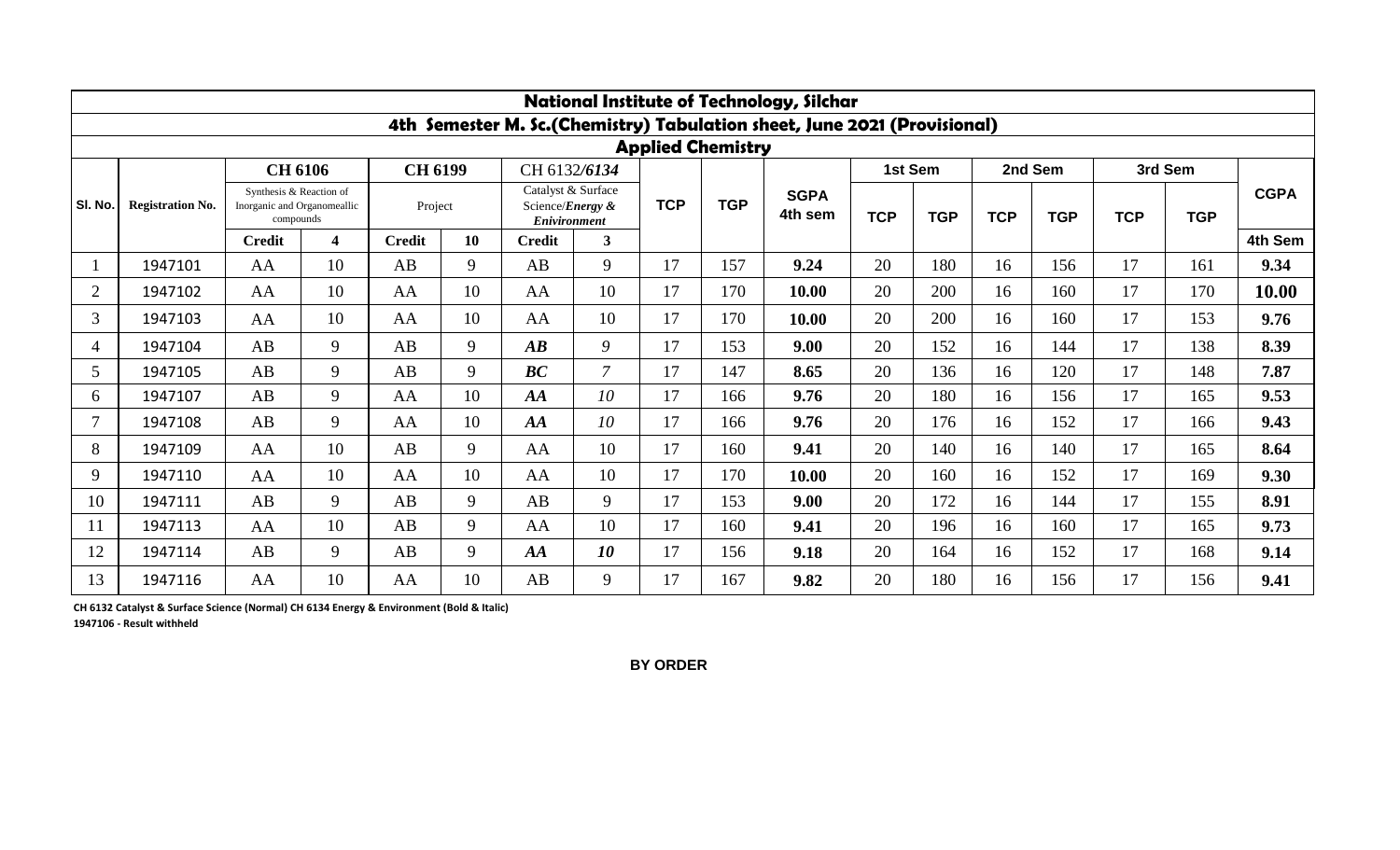|                    | <b>National Institute of Technology, Silchar</b>                           |                                                            |                |                                                                      |                |                            |    |            |            |                        |            |            |            |            |            |            |             |
|--------------------|----------------------------------------------------------------------------|------------------------------------------------------------|----------------|----------------------------------------------------------------------|----------------|----------------------------|----|------------|------------|------------------------|------------|------------|------------|------------|------------|------------|-------------|
|                    | 4th Semester M. Sc.(Mathematics) Tabulation sheet, June 2021 (Provisional) |                                                            |                |                                                                      |                |                            |    |            |            |                        |            |            |            |            |            |            |             |
| <b>Mathematics</b> |                                                                            |                                                            |                |                                                                      |                |                            |    |            |            |                        |            |            |            |            |            |            |             |
|                    |                                                                            |                                                            | <b>MA 6116</b> |                                                                      | MA 6134/6136   | MA 6199                    |    |            |            |                        | 1st Sem    |            | 2nd Sem    |            | 3rd Sem    |            |             |
| SI. No.            | <b>Registration No.</b>                                                    | <b>Discrete</b><br><b>Mathematicsl</b><br><b>Structure</b> |                | El-Mathematical<br>Modeling/Graph<br><b>Theory &amp; Application</b> |                | Project &<br>Dissertation. |    | <b>TCP</b> | <b>TGP</b> | <b>SGPA 4th</b><br>sem | <b>TCP</b> | <b>TGP</b> | <b>TCP</b> | <b>TGP</b> | <b>TCP</b> | <b>TGP</b> | <b>CGPA</b> |
|                    |                                                                            | <b>Credit</b>                                              | $\mathbf{3}$   | <b>Credit</b>                                                        | 3 <sup>1</sup> | <b>Credit</b>              | 10 |            |            |                        |            |            |            |            |            |            | 4th Sem     |
|                    | 1948101                                                                    | <b>BB</b>                                                  | 8              | <b>BB</b>                                                            | 8              | AA                         | 10 | 16         | 148        | 9.25                   | 20         | 132        | 17         | 138        | 17         | 132        | 7.86        |
| $\overline{2}$     | 1948102                                                                    | AA                                                         | 10             | AB                                                                   | 9              | AA                         | 10 | 16         | 157        | 9.81                   | 20         | 192        | 17         | 170        | 17         | 166        | 9.79        |
| 3                  | 1948103                                                                    | AB                                                         | 9              | <b>BB</b>                                                            | 8              | AA                         | 10 | 16         | 151        | 9.44                   | 20         | 164        | 17         | 160        | 17         | 166        | 9.16        |
| 4                  | 1948104                                                                    | <b>BB</b>                                                  | 8              | $\boldsymbol{A}\boldsymbol{B}$                                       | 9              | AA                         | 10 | 16         | 151        | 9.44                   | 20         | 164        | 17         | 160        | 17         | 162        | 9.10        |
| 5                  | 1948105                                                                    | <b>BB</b>                                                  | 8              | BB                                                                   | 8              | AB                         | 9  | 16         | 138        | 8.63                   | 20         | 144        | 17         | 150        | 17         | 157        | 8.41        |
| 6                  | 1948106                                                                    | <b>BC</b>                                                  | $\tau$         | BB                                                                   | 8              | <b>BB</b>                  | 8  | 16         | 125        | 7.81                   | 20         | 144        | 17         | 153        | 17         | 137        | 7.99        |
| $\overline{7}$     | 1948107                                                                    | <b>BB</b>                                                  | 8              | BC                                                                   | $\overline{7}$ | <b>BB</b>                  | 8  | 16         | 125        | 7.81                   | 20         | 156        | 17         | 143        | 17         | 141        | 8.07        |
| 8                  | 1948108                                                                    | <b>BB</b>                                                  | 8              | BB                                                                   | 8              | AB                         | 9  | 16         | 138        | 8.63                   | 20         | 156        | 17         | 156        | 17         | 150        | 8.57        |
| 9                  | 1948109                                                                    | <b>BC</b>                                                  | $\tau$         | <b>BB</b>                                                            | 8              | <b>BB</b>                  | 8  | 16         | 125        | 7.81                   | 20         | 132        | 17         | 133        | 17         | 149        | 7.70        |
| 10                 | 1948110                                                                    | <b>BB</b>                                                  | 8              | $\boldsymbol{BB}$                                                    | 8              | AB                         | 9  | 16         | 138        | 8.63                   | 20         | 160        | 17         | 156        | 17         | 156        | 8.71        |
| 11                 | 1948111                                                                    | <b>BB</b>                                                  | 8              | CC                                                                   | 6              | <b>BB</b>                  | 8  | 16         | 122        | 7.63                   | 20         | 132        | 17         | 125        | 17         | 153        | 7.60        |
| 12                 | 1948112                                                                    | <b>BC</b>                                                  | $\tau$         | $\overline{AB}$                                                      | 9              | AA                         | 10 | 16         | 148        | 9.25                   | 20         | 148        | 17         | 148        | 17         | 161        | 8.64        |
| 13                 | 1948113                                                                    | <b>BB</b>                                                  | 8              | AB                                                                   | 9              | AA                         | 10 | 16         | 151        | 9.44                   | 20         | 172        | 17         | 151        | 17         | 170        | 9.20        |
| 14                 | 1948114                                                                    | AB                                                         | 9              | AA                                                                   | 10             | AB                         | 9  | 16         | 147        | 9.19                   | 20         | 180        | 17         | 157        | 17         | 170        | 9.34        |
| 15                 | 1948115                                                                    | AB                                                         | 9              | BC                                                                   | $\overline{7}$ | AB                         | 9  | 16         | 138        | 8.63                   | 20         | 164        | 17         | 156        | 17         | 153        | 8.73        |
| 16                 | 1948116                                                                    | <b>BB</b>                                                  | 8              | BC                                                                   | $\overline{7}$ | AB                         | 9  | 16         | 135        | 8.44                   | 20         | 136        | 17         | 123        | 17         | 132        | 7.51        |
| 17                 | 1948117                                                                    | <b>BB</b>                                                  | 8              | <b>BB</b>                                                            | 8              | AA                         | 10 | 16         | 148        | 9.25                   | 20         | 152        | 17         | 148        | 17         | 145        | 8.47        |

MA 6134 - Mathematical Modeling (Normal). *MA 6136-Graph Theory & Application (Bold & Italic)*